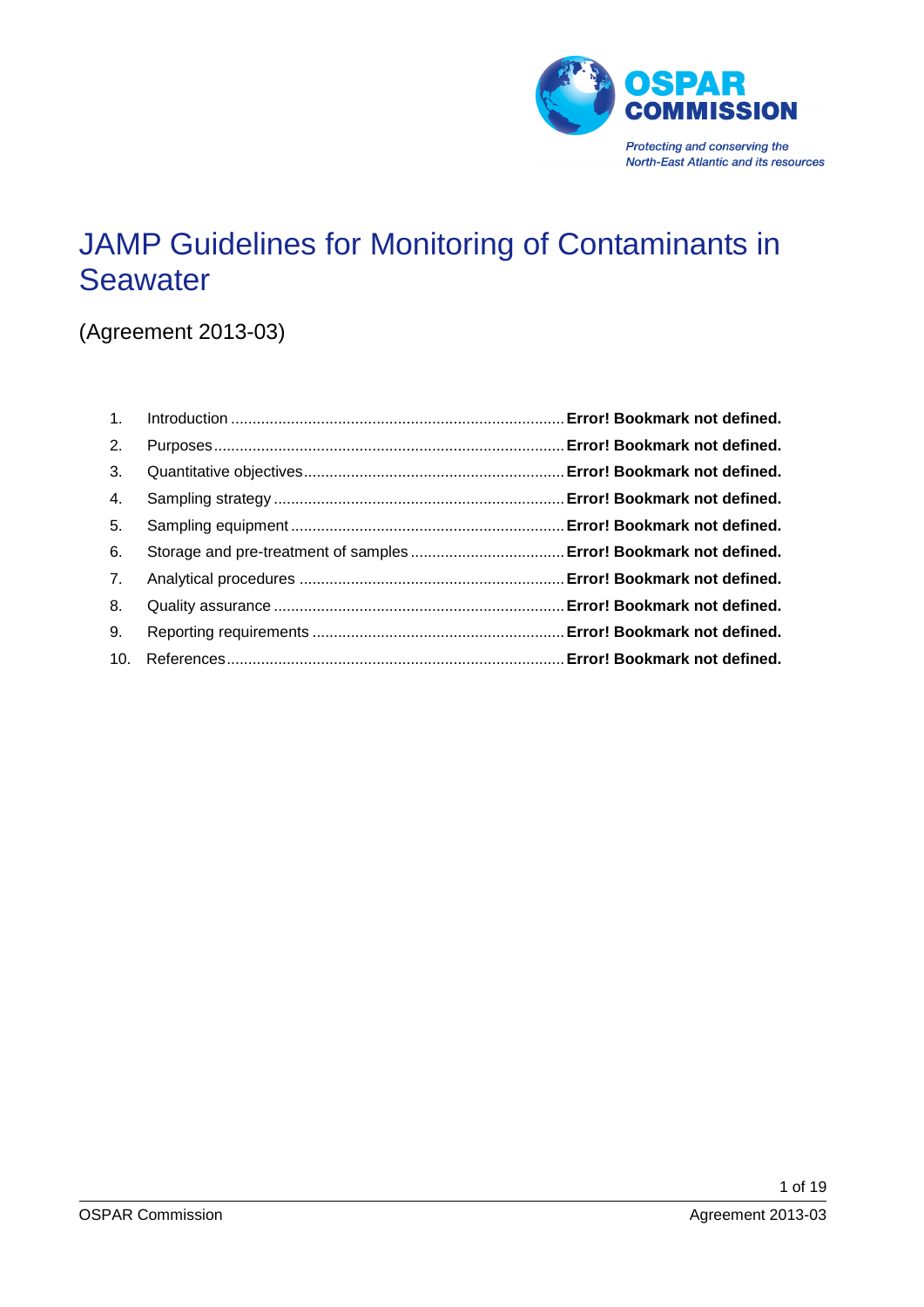# 1. Introduction

These guidelines provide advice on the sampling and analysis of seawater, for determination of trace metals and organic contaminants, including oceanic, coastal, and estuarine waters. Monitoring contaminants in seawater is a complex task which requires carefully designed and conducted sampling campaigns, appropriate sampling equipment and its correct handling, as well as suitable pre-treatment and storage methods for the analytes in question. There are numerous steps that will affect data quality prior to the chemical analysis itself.

Contaminants in seawater can originate from direct point sources, riverine discharges, and atmospheric dry and wet deposition. Their distribution in seawater depends on the physical-chemical characteristics of the compound or element, interactions with the water matrix, sediment and biota as well as hydrographical conditions, such as mixing of water masses. Organic contaminants and metals can occur freely dissolved in water, bound to colloids, or suspended particulate matter. Trace metals can form complexes with organic or inorganic material. This partitioning is the result of environmental conditions and the partitioning may change during sampling and storage, and has implications for analysis and interpretation.

These guidelines are general recommendations on contaminant monitoring in seawater. The techniques described are useful for routine monitoring and ship/campaign-based work. However, this guideline is not intended as a complete laboratory manual. Requirements for specific contaminants or contaminant groups should be further specified by expert groups, for example in associated technical annexes, in order to meet the objectives of the monitoring programme and to ensure consistent and comparable data sets.

# 2. Purposes

Monitoring of contaminants in seawater of the Northeast Atlantic Ocean is performed within the framework of OSPAR as the regional convention for the protection of the marine environment of this area. OSPAR monitoring also can assist member states of the European Union to fulfil their obligations under the relevant EU directives, such as the Marine Strategy Framework Directive (MSFD) (EU, 2008) and the Water Framework Directive (WFD) (EU, 2000) with its related directives such as the daughter directive on Environmental Quality Standards in the field of water policy (2008/105/EC).

One of the aims of OSPAR's Hazardous Substances Strategy is that concentrations of naturally occurring chemicals should approach background concentrations, and concentrations of man-made chemicals should be zero. Progress on the implementation of this strategy is monitored through the Joint Monitoring and Assessment Programme (JAMP) of chemicals for priority action and hazardous substances in general. The main objectives of the JAMP for the period 2010–2014, which seek to support the implementation of the OSPAR strategies and the EU MSFD are:

- 1. the continued implementation and development of existing OSPAR monitoring programmes and, where necessary, the development of additional coordinated monitoring programmes to take account of criteria, methodological standards and indicators for good environmental status, and the pressures and impacts of human activities;
- 2. development of tools for the delivery of integrated environmental assessments of the OSPAR maritime area or its regions, linking human activities, their pressures, the state of the marine environment, and management responses. Where relevant, these tools should support the exploration of new and emerging problems in the marine environment;
- 3. the preparation of integrated environmental assessments of the implementation of the OSPAR strategies, including in particular the assessment of the effects of relevant measures on the improvement of the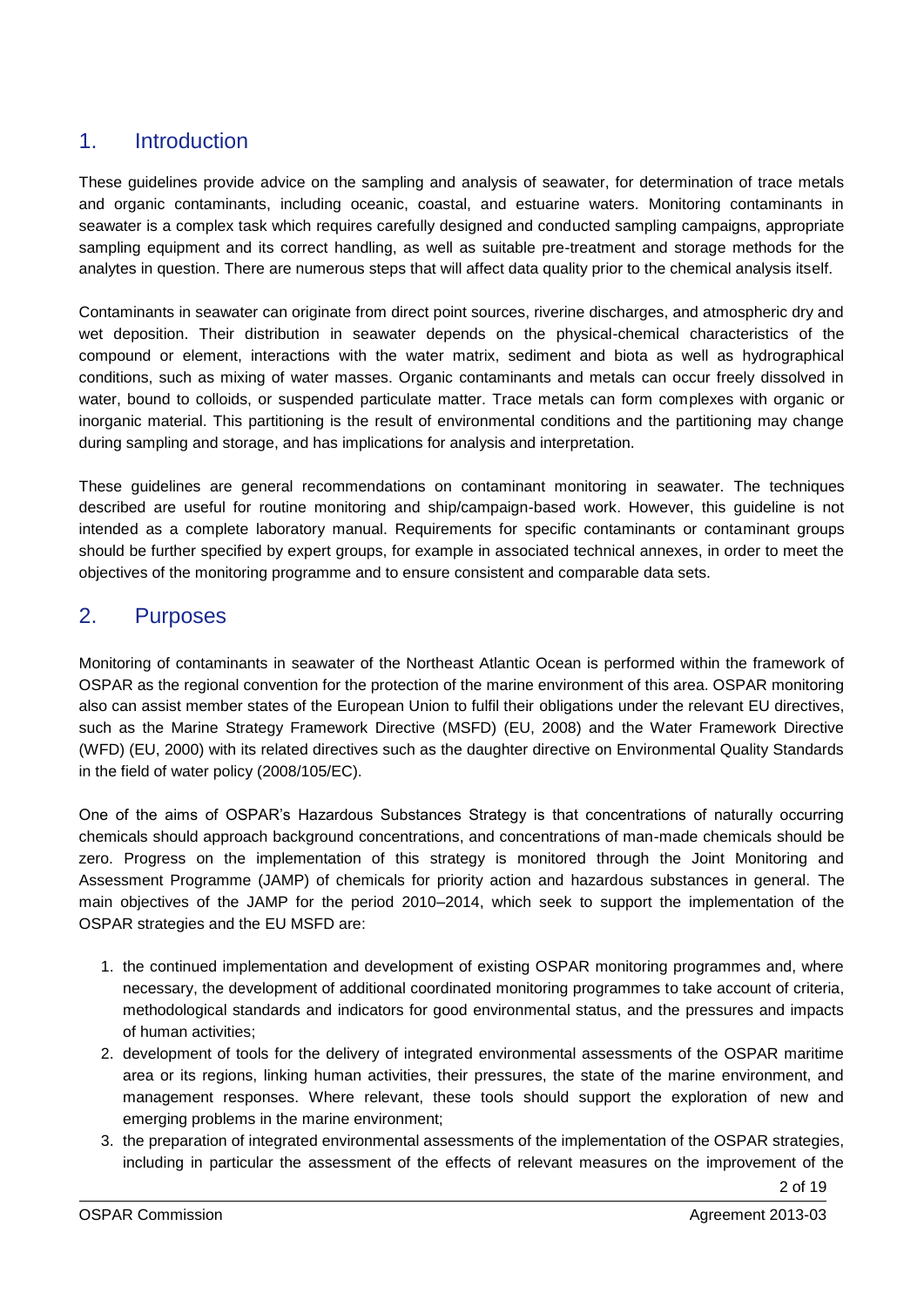quality of the marine environment. Such assessments will provide additional information and assessments in respect of the MSFD, enhance the OSPAR quality status reports (QSRs), take into account the Directive's obligations for regional cooperation, and help inform the debate on the development of further measures.

Aqueous inputs (direct or riverine) of contaminants, together with atmospheric deposition, are important sources of contaminants to OSPAR marine waters. Dynamic equilibria exist between the dissolved fractions of the total burden of contaminants, such that contaminants are partitioned between the dissolved state and particulate and colloidal phases in the water column, as well as becoming associated with bottom sediments and biota. The rates of exchange of contaminants between the water and the sediment or biota mean that changes in inputs are likely to be reflected more rapidly in the water than in, for example, bottom sediments. However, this sensitivity to change, and the partitioning between components of the aqueous phase, are also reflected in relatively high spatial and temporal variances in the observed concentrations. The selection of water as a monitoring matrix can therefore be appropriate for a number of reasons. These include the ability to observe short-term variations in contaminant pressure on organisms. Focusing on contaminants that partition strongly into the water rather than the sediment or biota can lead to water being the preferred matrix for monitoring. OSPAR background documents on chemicals for priory action may provide valuable information with regard to the preferred monitoring matrix. In the context of the JAMP, coordinated monitoring of contaminants in seawater may be carried out in relation to the temporal changes in the degree of pollution, its spatial variation, or as an element of integrated monitoring and assessment of contaminants and biological effects.

Temporal trend monitoring can assess the effectiveness of measures taken to reduce contamination of the marine environment. The statistical assessment of a trend over a longer period also supplies a more reliable assessment for the environmental status within a certain period. The fitted value of the last year measured has been used in OSPAR CEMP assessments as the optimum value for comparing against assessment criteria and hence for assessment of the actual environmental status. In such a way, the within- and between-year variability is taken into account.

Spatial distribution monitoring can describe the existing level of marine contamination widely through the convention area. The measured levels can be compared to background or close to background concentrations, as well as to levels describing thresholds below which no chronic effects are expected to occur in marine species, i.e. environmental assessment criteria (OSPAR, 2009).

Contaminant analysis of seawater can be an element of integrated monitoring and assessment, where chemical and biological effects measurements are combined, in order to assess potential harm to living resources and marine life (OSPAR, 2012). The role of chemical measurements in integrated chemical and biological effects monitoring programmes is to support biological effects programmes by providing information to help identify the chemical causes of observed biological effects. In general, chemical measurements in seawater should contribute to improve and extend OSPAR's monitoring framework and better link it with the understanding of biological effects and ecological impacts of individual substances and the cumulative impacts of mixtures of substances.

Furthermore, beyond the objectives of the JAMP, monitoring of contaminants in water can provide information on the fate of contaminants in the environment, e.g. transformation, partitioning, and transport processes.

# 3. Quantitative objectives

Seawater monitoring should provide concentrations of target analytes in water, which are representative of the location and time of sampling. General considerations regarding the specification of quantitative objectives for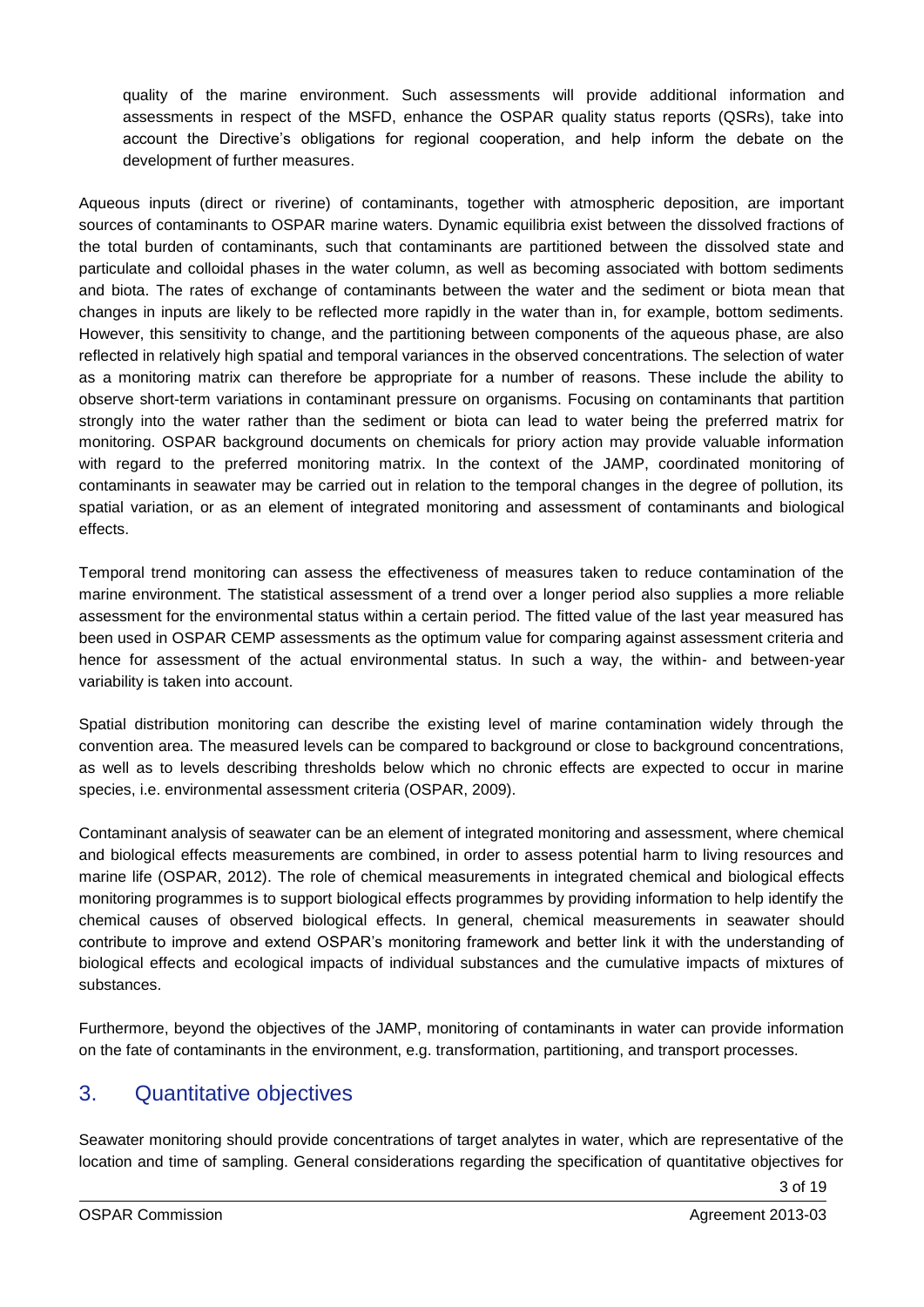monitoring are given in the JAMP (OSPAR, 2010). More specifically, the following issues should be considered prior to water monitoring: contaminant speciation, detection limits, detectability of temporal and spatial trends, and costs.

#### **3.1. Contaminant speciation**

Trace metals and organic contaminants can exist as freely dissolved species in water or bound to colloids and suspended particulate matter (SPM). Trace metals can also exist as inorganic and organic complexes. The targeted contaminant fraction determines which sampling and/or pre-treatment method to use:

- $\circ$  Analysis of unfiltered water samples yields the sum of the concentrations of contaminants that are freely dissolved, complexed, and bound to colloids and SPM. These samples are also referred to as total water or whole water samples.
- $\circ$  Filtered water samples can yield the concentrations in SPM (by analysis of the residue on the filter) and the concentrations of contaminants that are freely dissolved, complexed, and bound to colloids (filtrate). However, many organic contaminants are known to exchange freely between dissolved and other phases in the water. The removal of components of the particulate matter is very likely to alter the position of these equilibria, while the introduction of filter material, container walls, etc. provides additional phases taking part in the equilibration processes. The complete separation of dissolved, colloidal, particulate matter is therefore a difficult task.
- o Passive sampling yields the concentrations of freely dissolved contaminants (organics) or freely dissolved and complexed contaminants (trace metals).

The choice of the targeted contaminant fraction may be pre-defined by legal obligations. For example, monitoring under the Water Framework Directive requires the monitoring of metal concentrations in filtered water, and of organic contaminants in total (i.e. unfiltered) water.

#### **3.2. Detection limits**

The sample size has to be sufficient to support the desired detection limits for the contaminants of interest, for example to enable descriptions of spatial and temporal trends. For example, one litre discrete water samples may be sufficient for time trend monitoring of PAHs in contaminated harbours, but may be insufficient for monitoring programmes in open waters. For consistency with Commission Directive 2009/90/EC, a limit of quantification (LOQ) should be equal to or below a value of 30% of the relevant assessment criterion, e.g. the Environmental Quality Standard.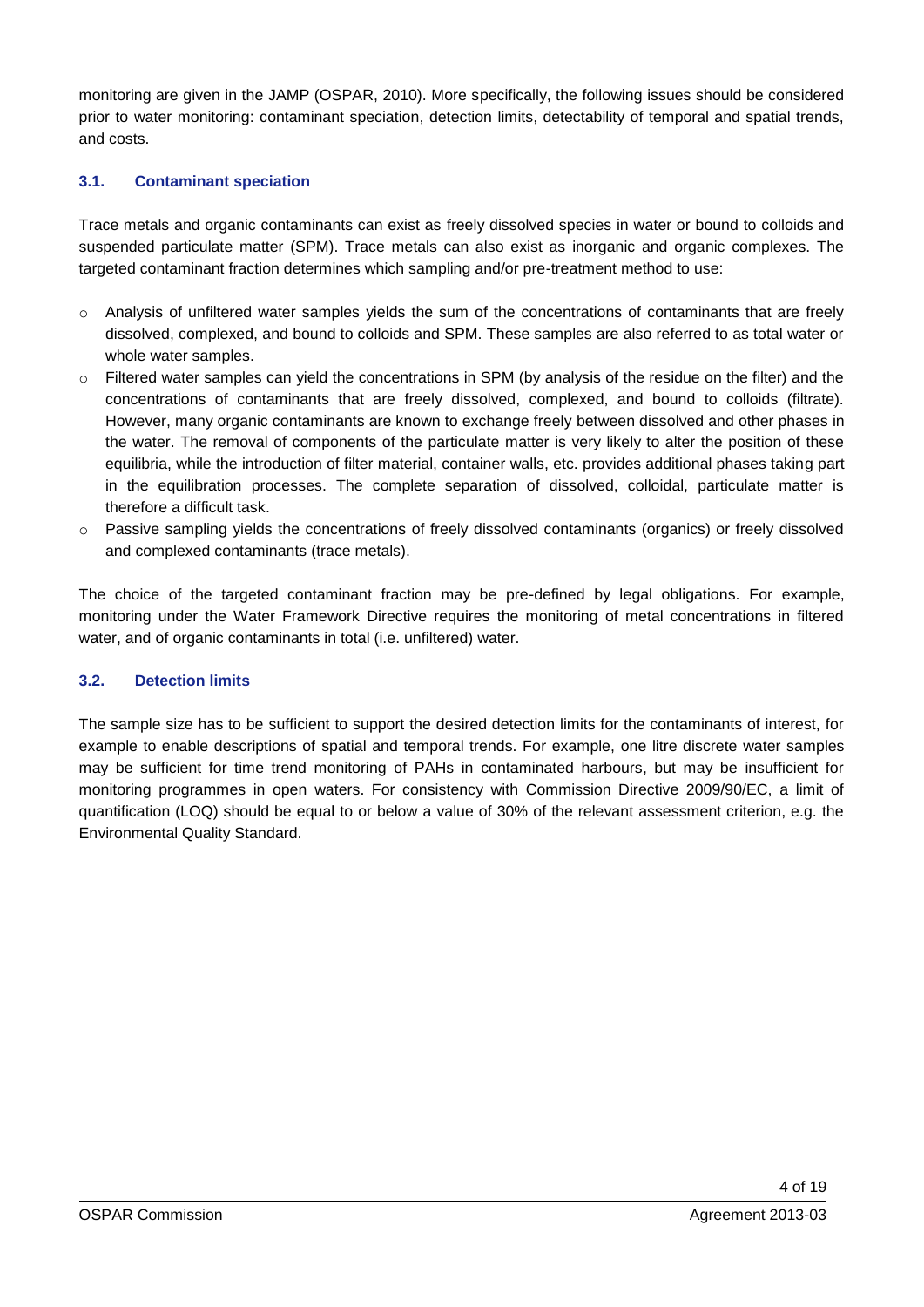#### **3.3. Statistical significance and power**

In the context of temporal trend monitoring, it is important to know the statistical power of a time-series to detect changes, i.e. the probability of detecting true trends in concentration in the presence of variance associated with sampling, analysis, and field variability. The necessary or possible power of a monitoring programme will vary with the contaminant and area being investigated. One approach would be to estimate the power of the time series based on the "random" between-year variation. Alternatively, the lowest detectable trend could be estimated at a fixed power. A quantifiable objective could be to detect an annual change (dC/dt) of 5% within a time period of 6 years with a power of 90% at a significance level  $(\alpha)$  of 5%. In the case of an expected decrease, the null hypothesis would be chosen as dC/dt=0 and the alternative hypothesis as dC/dt< 0.

A spatial monitoring programme should enable Contracting Parties to describe the distribution of contaminant concentrations in the survey area, for example to draw maps. These data can provide information to assist in the identification of representative stations for temporal trend studies, or for refinement of spatial surveys, and to implement measures where considered necessary. Statistical procedures can be used to estimate the number of samples and sampling sites needed to meet the required confidence level (i.e. to avoid Type I errors) and statistical power (to avoid Type II errors).

#### **3.4. Costs**

The concentrations of contaminants in water, as determined by discrete sampling, are commonly found to be quite variable, both in space and time, and meeting ambitious quantitative objectives may require extensive replication. Seawater sampling for contaminant analysis often requires equipment that is expensive to buy and maintain in good condition to keep the process blanks at low levels. The need for, and cost, of replicate water samples should be carefully considered in determining achievable quantitative objectives for a water-based monitoring programme. Therefore, it is often necessary to balance the scope and performance of monitoring programmes with available budgets.

### 4. Sampling strategy

The sampling strategy should reflect the purpose of the monitoring programme according to the JAMP (OSPAR, 2010) in relation to the OSPAR Hazardous Substances Strategy. Where applicable, the sampling strategy should consider requirements of the EU WFD (EU, 2000) and MSFD (EU, 2008); in all cases the quantitative objectives of the monitoring programme should be met (see Section 3). In accordance with the JAMP Guideline on Integrated Monitoring of Contaminants and Their Effects, seawater sampling should be carried out at the same time and locations as the sampling of other matrices (sediment, biota) and biological effects measurements (OSPAR, 2012).

A coherent approach to the detailed definition of a sampling strategy should take into account knowledge of the physical and biological oceanography of the area and requires consideration of temporal sources of field variance, such as seasonal factors, and spatial factors, such as the changes in location and water depth within the survey area. The analyte in question (its physical-chemical characteristics and expected concentration), as well as environmental conditions and practicalities, will further determine how samples are taken, e.g. what equipment is used and what volumes are required. However, sampling strategies also include compromises between scientifically advisable approaches and the economical and logistical frames of the sampling effort (see Section 3). It is therefore important that the objectives of monitoring programmes are expressed in quantitative terms and that they are achievable.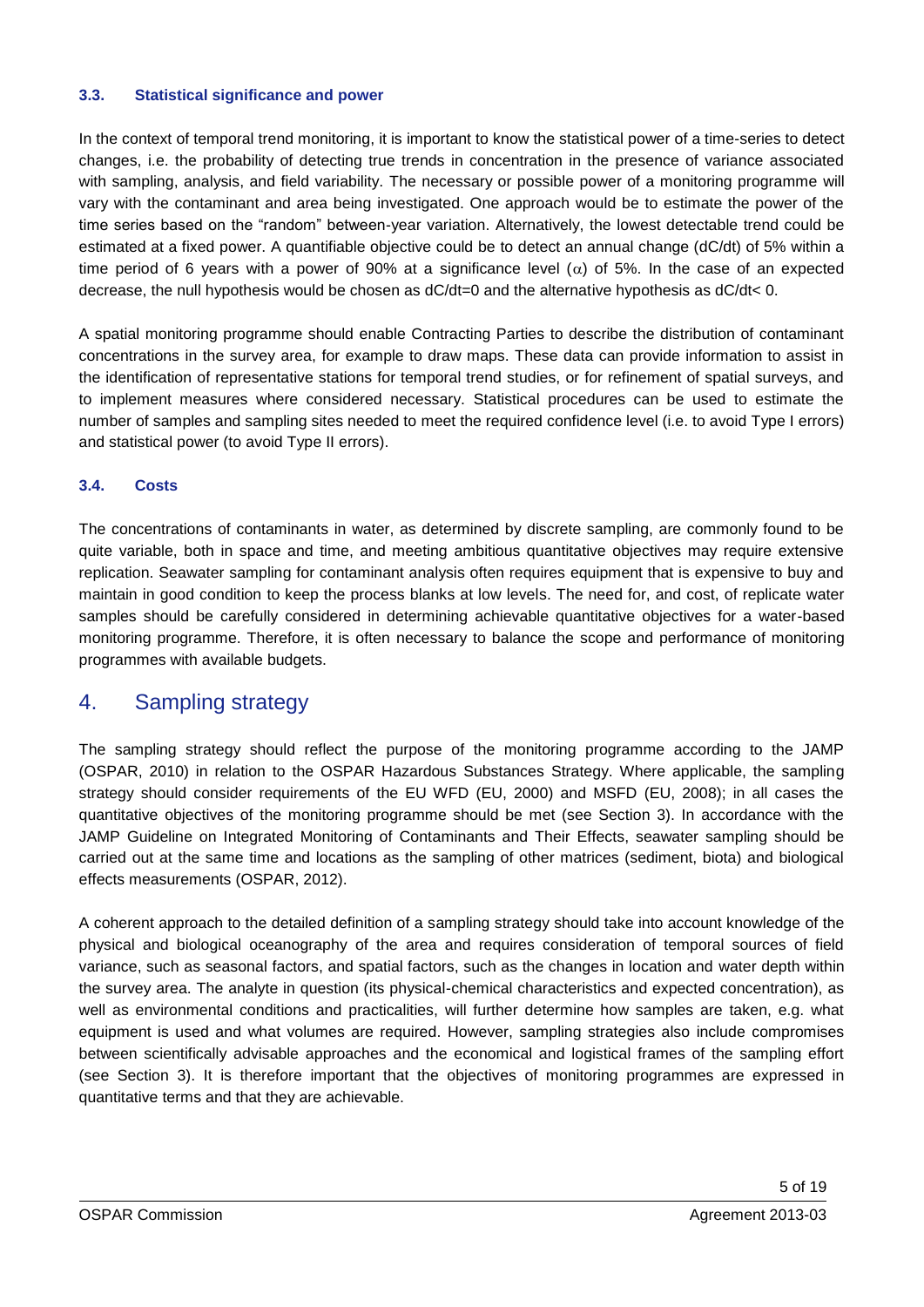#### **4.1. Temporal trend monitoring**

The ability of a programme to identify temporal trends strongly depends on the extent to which unwanted sources of variability can be controlled. The short-term (< 1 year) temporal variability of contaminant concentrations in water is potentially very large. Concentrations may be subject to day-night variations in input and removal processes (Jaward *et al.*, 2004). In addition, concentrations at a fixed geographical position may vary over the tidal cycle (e.g. in estuaries). Further temporal variability may arise from variation in local inputs, such as discharges from ships, seasonality in the riverine discharge, changes in atmospheric deposition during rainfall events, and seasonal differences in seawater stratification. Some measures can be taken to reduce short-term temporal variability. These include sampling at pre-defined times of the year and at the same phase of the tidal cycle (e.g. always at high tide), although for ship-based discrete sampling it should be recognized that logistic constraints do not always allow such measures to be taken.

#### **4.2. Spatial distribution monitoring**

Analyte concentrations in seawater will vary between locations and with water depth, due to various physical and biogeochemical processes and the distribution of inputs. The expected spatial variability is an important factor in the development of an adequate geographical sampling scheme, i.e. the outline of the station grid and its vertical resolution (Brügman and Kremling, 1999). It should be recognized that the identification of spatial patterns may be obscured by temporal variability (see Section 3.1), and that the same measures to reduce this source of variability also apply here. If the aim of the programme is to identify local sources of contaminants, then the sampling grid should be denser in the vicinity of suspected sources. Often, the variability of salinity or SPM content of the water can give an indication of the variability of pollutants and may even act as "normalization" factors.

#### **4.3. Sampling method considerations**

The proportion of the total concentration of a contaminant which is freely dissolved in the water phase increases with polarity of the pollutants (see Section 3). On the other hand, non-polar pollutants sorb to SPM and sediments and are thereby removed from the water column by sedimentation. For these contaminants, additional factors that should be taken into account are the SPM content and the volume of water that is sampled (see Section 3). These factors are important in filtration-extraction methods because the particlebound and colloidally bound contaminant fractions that escape phase separation depend on the extent of filter clogging (Hermans *et al*., 1992). The measurement of SPM concentrations is even more important for monitoring contaminants in total water. The required water volume should be estimated before the sampling campaign, taking into account the method detection limits (see Section 3).

#### **4.4. Supporting data**

It is important that as much information as possible is collected concerning the waterbody being sampled. This includes co-factors such as salinity, SPM concentrations, and temperature. Whenever possible, sampling should be done as part of an integrated monitoring programme that includes the measurement of biological effects. These data should be obtained at the same time and locations as sampling for contaminant analysis.

#### **4.5. Statistical considerations**

Prior to starting a full-scale monitoring study, the available information on temporal variability should be carefully evaluated, possibly amended by a small-scale pilot programme. This evaluation should include a statistical assessment certifying that the objectives of the monitoring study can be met (see Section 3).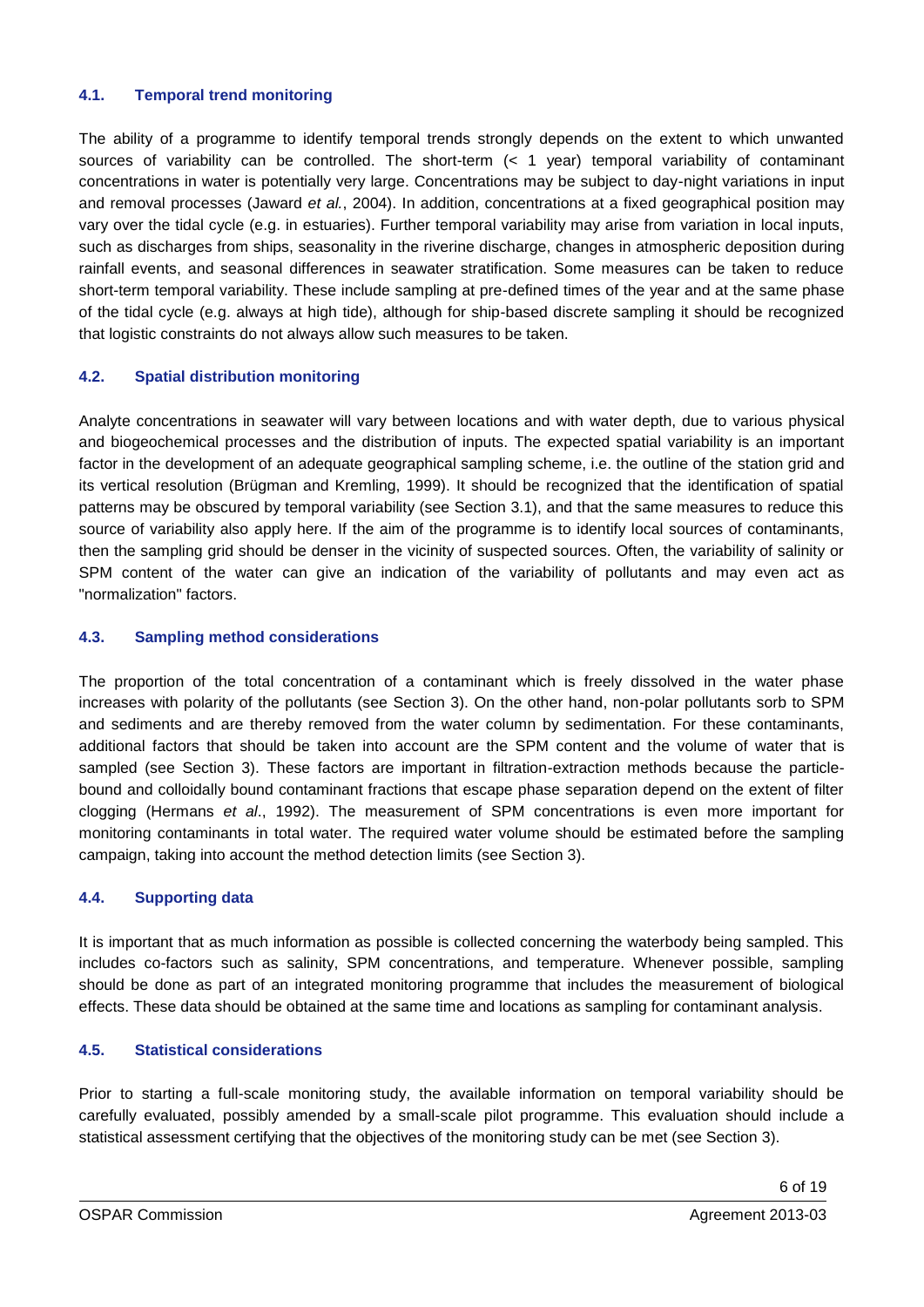If no previous information exists, the sampling strategy can be based on a combination of general statistical principles and expert knowledge about sources and fate of the studied substances in the investigated sea basin. The statistical approach could include the principles of stratified sampling: First, the sampling area under consideration is partitioned into smaller more homogeneous areas, so-called strata. This can be based on simple information, such as depth, distance to land, or measured or modelled salinity. A successful stratification is characterized by a small variation of the measured concentrations within each stratum and a substantial variation between strata. For optimal allocation of the samples, the size (volume or area) of each stratum should be determined. Assuming that there are *m* strata with volumes *V*1, …, *V<sup>m</sup>* and that the standard deviation of the target variable is about the same in all strata, the number of samples *n<sup>j</sup>* in stratum *j* shall be taken approximately proportional to the volume *Vj,* i.e.

$$
n_j \approx n \frac{V_j}{V}
$$

where *V* is the total volume of the investigated sea basin and *n* is the total number of samples.

If the standard deviation of the target variable varies from stratum to stratum, more samples should be taken in strata with high standard deviation. More specifically, the sample numbers chosen should aim at making *n<sup>j</sup>* proportional to  $S_iV_i$ , where  $S_i$  is the standard deviation in the  $\hbar$ h stratum, i.e. letting

$$
n_j \approx n \frac{S_j V_j}{\sum_{j=1}^m S_j V_j}
$$

Finally, the average concentration in the study area is estimated to be

$$
\sum_{j=1}^m V_j \overline{X}_j \, / \, V
$$

where *<sup>X</sup> <sup>j</sup>* is the average observed concentration in the *j*th stratum.

#### **4.6. Discrete sampling versus time-integrated sampling**

Concentrations of contaminants in water respond quickly to changes in inputs and other environmental conditions, unlike concentrations in sediments and biota. This low level of time integration can be of advantage in detecting peak events but, on the other hand, concentrations in water are likely to show relatively high variability, which can have drawbacks in long-term monitoring and may require high sampling frequencies, causing high costs.

The influence of temporal variability may be reduced by time-integrated sampling. However, continuous water intake over a prolonged time period, followed by filtration and extraction, may often prove to be impractical and costly, particularly for ship-based sampling programmes. Unattended integrative devices, such as passive samplers (PSDs) also yield a time-integrated concentration if the necessary calibration parameters are available for the target analytes. Considerations for evaluating whether the necessary PSD calibration parameters are available for non-polar organic analytes are given by Lohmann *et al.* (2012). PSDs for polar contaminants (pharmaceuticals, detergents, and personal care products) are insufficiently mature for quantitative spatial and temporal trend monitoring at present, but may be useful in initial surveys. Diffusive gradients in thin films (DGT) is a mature PSD technique for trace metals, but its application in the marine environment has been quite limited so far (Mills *et al.*, 2011). All PSDs require suitable deployment sites, such as jetties, buoys, bottom landers, long-term moorings, etc, which always have to be visited twice and some losses due to other marine activities may be expected. If the monitoring programme requires sampling of total water, this will limit the applicability of PSDs.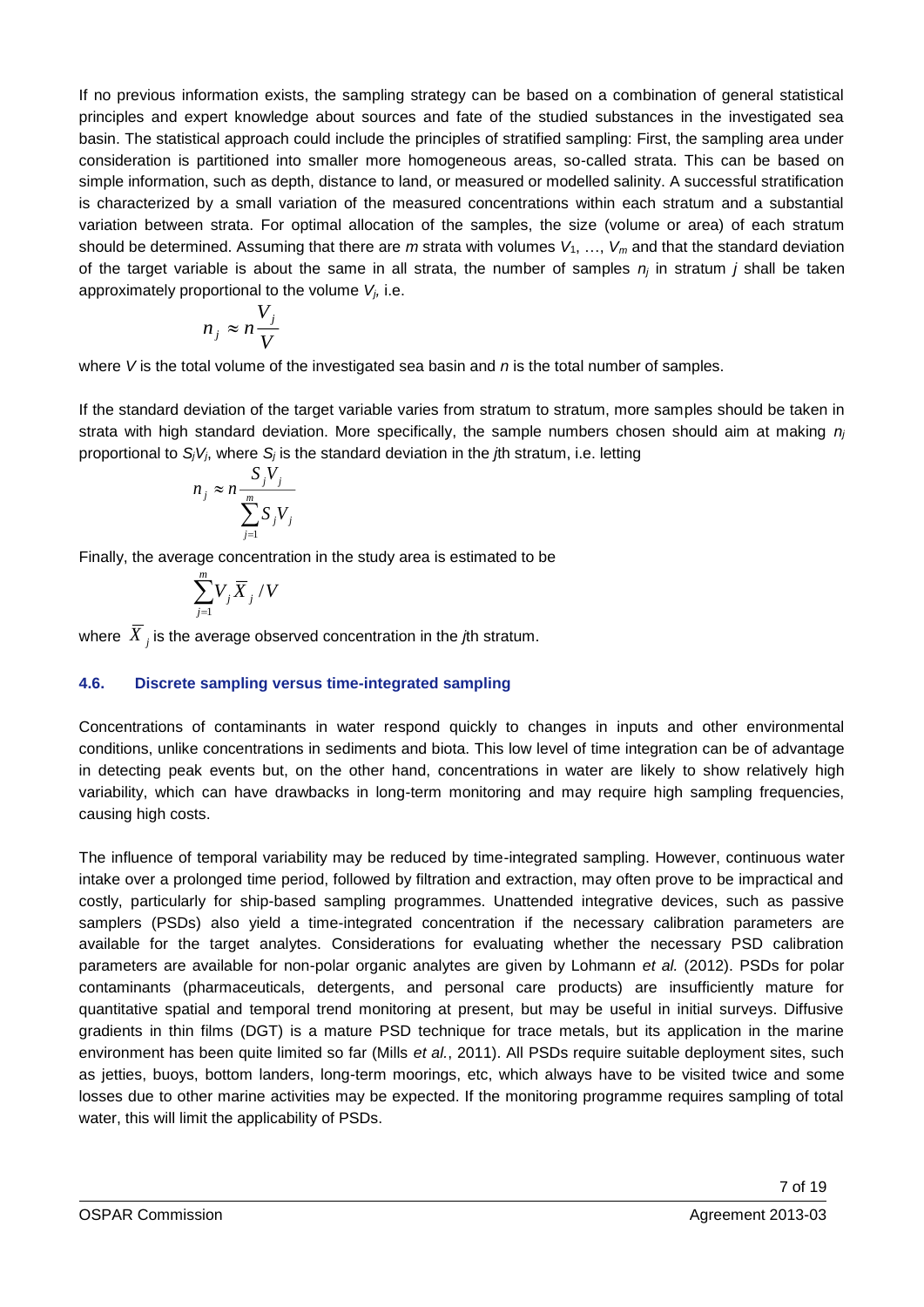# 5. Sampling equipment

The choice of sampling equipment depends on the physical-chemical properties and expected concentrations of the analytes, on the depth and location of the sampling site, and on the available infrastructure. All materials used for the sampling equipment (sample containers, tubing, connectors, valves, pumps, filters) should neither absorb nor release the target analytes, or any non-target substance that interferes with the chemical analysis. Contaminants are held in a range of dissolved, colloid, and particulate phases. These have a potential to interact differently with sampling equipment, and also for contaminants to exchange between phases during sample processing. Sampling equipment and processing therefore needs to be rigorously tested before adoption in large-scale monitoring programmes.

Since concentrations of organic contaminants and metals in seawater are usually very low, large volumes of water must be sampled. Contamination of the sample by compounds that leach out of the sampling equipment as well as analyte loss due to wall sorption are serious issues which may affect the integrity of seawater samples.

Sample contamination from the atmosphere should be avoided (e.g. paint and rust particles, engine exhausts, atmospheric background). To minimize contamination from the atmosphere, the surfaces of the sampling equipment in contact with the sample should be isolated from the atmosphere before and after the sampling, including storage of the equipment. These surfaces should be cleaned using appropriate solvents prior to sampling. Equipment blanks and recovery samples yield important quality control information that can be used to assess sample contamination and analyte losses, bearing in mind the potentially site-specific nature of airborne contamination.

Concentrations of target analytes in the water may be elevated because of leaching from the sampling platform itself (e.g. polyaromatic hydrocarbons (PAHs), organotin, polychlorinated biphenyls (PCBs), iron, and chlorofluoroalkanes can be released from the ship during ship-based sampling). The ship's keel should be at an angle of 20 to 40 degrees to any current coming from the bow at the sampling side (typically starboard side), to minimize any influence from the ship's hull.

Since the sampling equipment passes through the air-water interface, contamination from the sea surface microlayer is a significant risk. Concentrations of dissolved and particulate matter are elevated in this microlayer, and the associated analytes may therefore contaminate samples that are taken at larger depth. Sample contamination from the microlayer can be avoided by closing the sampling equipment during passage through the sea surface and only allowing sample intake at the intended depth.

#### **5.1. Trace metals (including MeHg)**

Contamination from the ship has to be avoided at all times. For analyses of trace metals, all contact between the seawater sample and metal must be avoided. On approaching a station, the sampling for trace metals has to be performed immediately. Hydrographical information about water depth and the stratification of the water column should be available.

Discrete samplers that are specially designed for trace metal analysis should be used, available in sizes from 0.5 to 100 litres. They are typically operated on a Teflon, polymer, or Kevlar jacketed stainless steel hydrographic wire, tensioned by a coated bottom weight. The messengers should also be free of metals; any essential metal parts should be of seawater resistant stainless steel (V4A).

Samples should be taken so as to avoid contamination by leachate from the hull of the ship. Sampling bottles should be made of plastic with low metal content, e.g. special low-density polyethylene (LDPE) bottles. For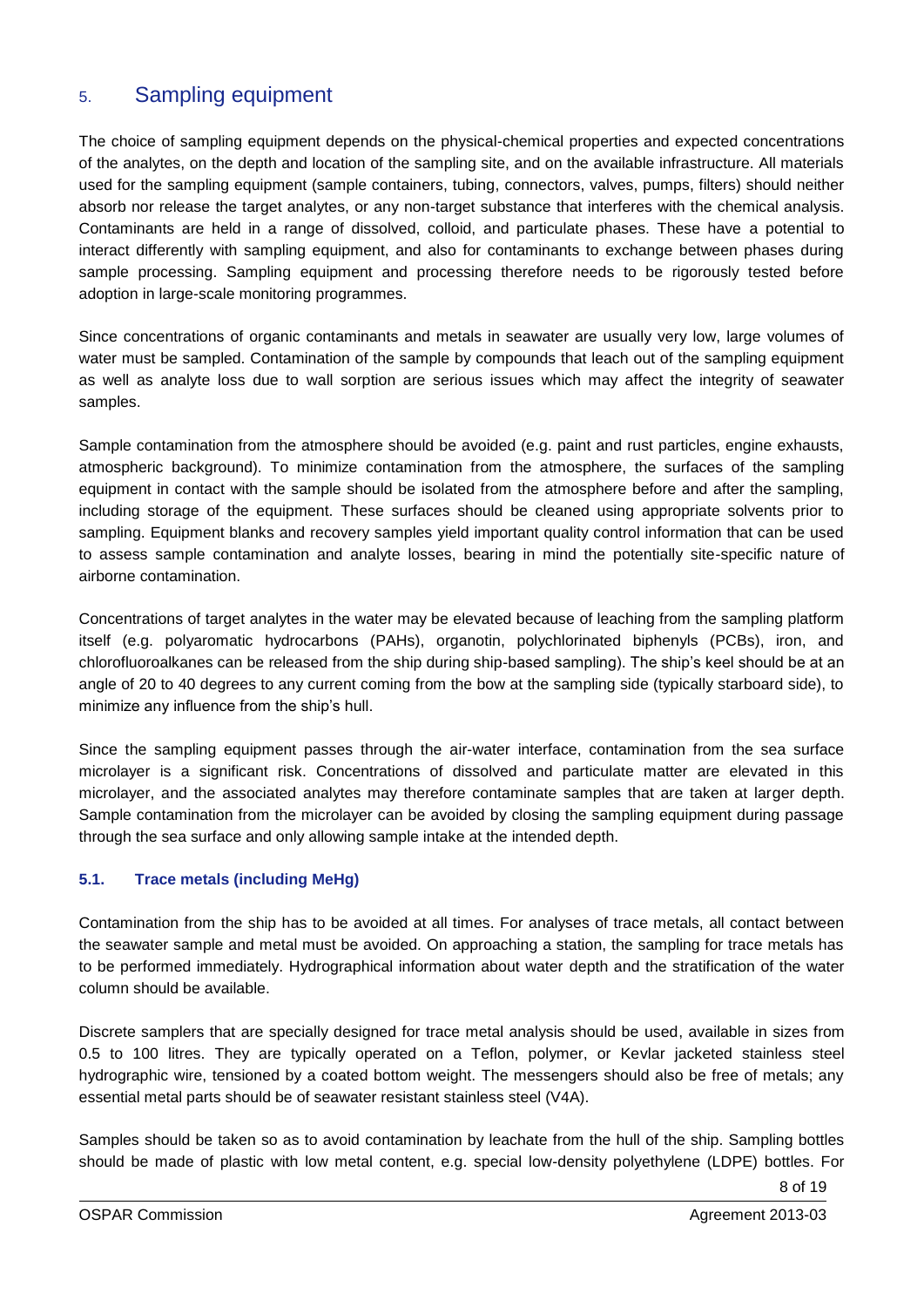mercury, glass should be preferred if the samples are stored for a longer period. Teflon bottles may also be used, but they are relatively expensive and, depending on the manufacturing process, may have a relatively rough inner surface.

Pumping using metal-free devices may be an alternative to discrete sampling, e.g. for separating SPM by subsequent centrifugation, but is not preferable when sampling from a ship at distinct sampling depths or in the open sea where concentrations are very low. More details on sampler types are described in the Technical Annex.

After sampling, the sampler should be placed immediately in a plastic bag or box or an aluminium container (if aluminium is not determined), followed by transport to a clean-room or laboratory with a clean-air bench. These measures are particularly critical for open sea samples where the expected concentrations of trace metals are very low.

#### **5.2. Organic contaminants**

Concentrations of organic contaminants in seawater are usually very low. In order to reach the projected LOQs in the low pg I<sup>-1</sup> range, large water volumes (10 to 100 l or more) have to be collected and extracted. With modern analytical equipment, these LOQs are often not limited by the signal intensity in the instrumental analysis, but by blank levels and interferences from the matrix background.

Hydrophobic compounds occur in a continuum of dissolved, colloidal, and particulate-bound forms. Unless a total concentration is to be determined, the compound partitioning must not be altered during sampling and subsequent treatment. This is very challenging, as the separation process must be contamination-free and should not change the concentration distribution. It should be applied during or immediately after sampling. For details, see Section 6.2.

Sometimes blank problems can only be overcome by increasing the sample size. However, the maximum sample size may be limited by operational constraints, such as container size for discrete samplers, pumping time, and the ability to process large water volumes. Blank levels can be reduced by minimizing the size of the sampling equipment (e.g. short inlet tubes) and by using sampler designs and handling procedures that minimize exposure to the atmosphere (short assembly/disassembly times). The use of *in situ* filtration/extraction equipment that is both compact and easy to operate combines the advantages of small size and short exposure to the atmosphere. This holds even stronger for passive samplers (see Section 4.6), provided that the sampling phase is sufficiently clean and that times of exposure to the atmosphere during deployment and retrieval are sufficiently short.

The materials used for the sampling equipment depend on the target contaminants. Sampling equipment for organic contaminants in seawater is preferably made of glass or stainless steel. Teflon parts are often used for legacy persistent organic pollutants (POPs), while they cannot be used for sampling of fluorinated compounds. Before use, the equipment has to be cleaned, e.g. rinsed with appropriate organic solvents. Examples of sampling equipment suitable for organic contaminants are presented in the Technical Annex.

# 6. Storage and pre-treatment of samples

The storage and pre-treatment of samples should be carried out in full awareness of the risks of contamination or analyte loss if samples are handled incorrectly. Appropriate measures should be taken to avoid contamination, such as wearing clean gloves, pre-cleaning equipment, etc. All storage and pre-treatment steps should be fully documented for each sample. Field control samples (for assessing sample contamination) and surrogate spikes (for assessing analyte losses) should be processed regularly as part of the quality assurance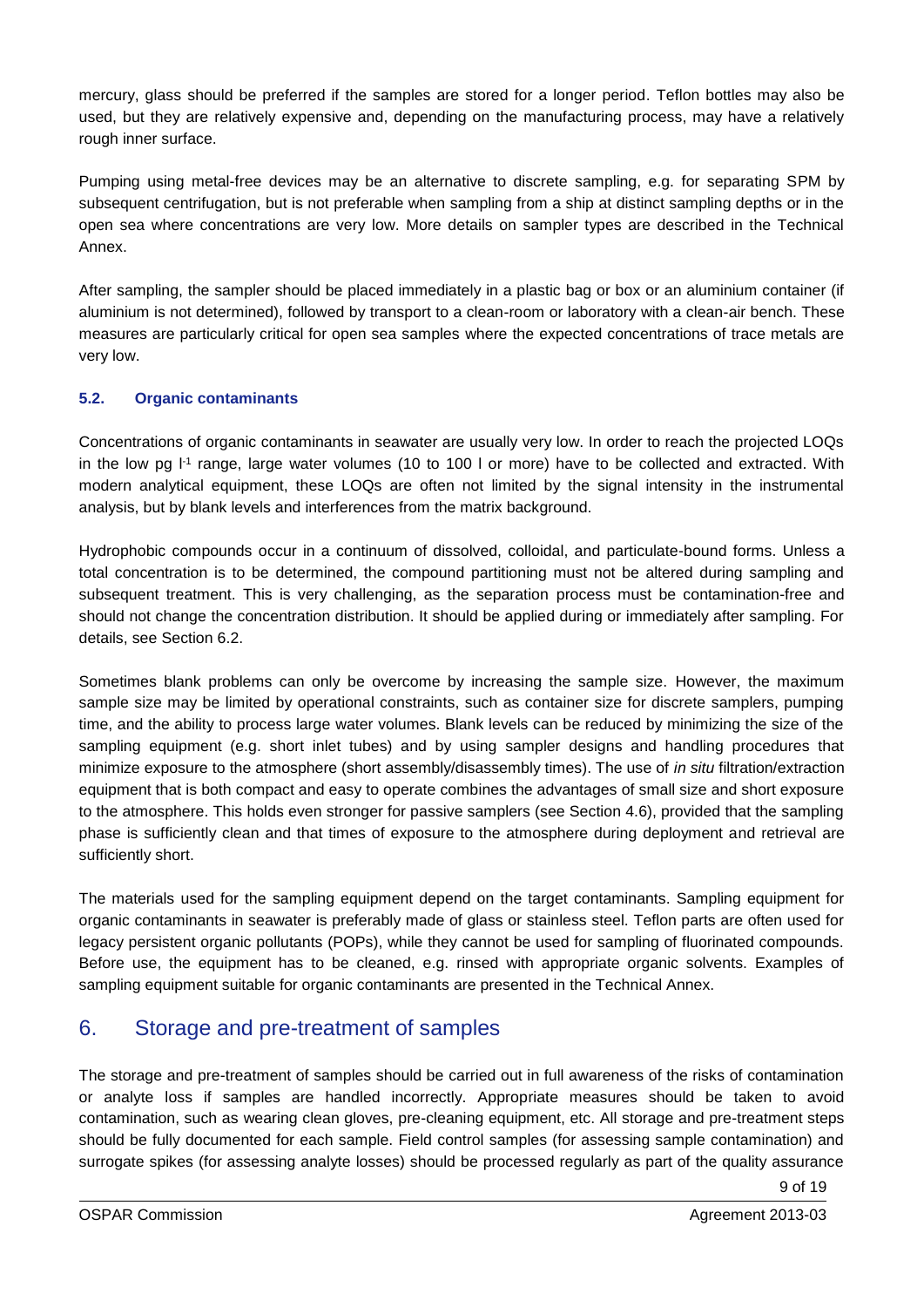and control procedures (see Section 8). All storage and pre-treatment steps should be fully validated prior to the start of a monitoring programme.

#### **6.1. Storage**

It is advisable to process samples as soon as possible rather than store them for a longer period of time. Storage of samples increases the risk of changing concentrations, by microbial degradation or sorption processes. However, appropriate laboratory facilities for handling of samples for trace analyses need to be available. If this is not the case, samples may have to be conserved. Water samples for metal analysis are typically acidified for conservation purposes. Sub-sampling of seawater, if required, should preferably be performed immediately after sampling.

Water samples for organic pollutants generally are impractical to store because of their large volumes. Instead, they are extracted onboard by liquid–liquid extraction (LLE) or solid-phase extraction (SPE) and the extracts or adsorbent cartridges are stored under cool (< 4°C) and dark conditions. If water samples must be stored, this should also be in the dark and in a refrigerator (4°C). Preferably, internal standards (e.g. isotopically labelled analogues) should be added before extraction or/and storage. Storage times should be kept as short as possible and the stability of all compounds during storage must be checked.

Only appropriate (pre-cleaned) containers should be used for short- or long-term storage. The analytes of interest determine the appropriate container material (plastic, glass, metal), the need for acidification, and the optimal storage temperature. All storage conditions should be fully validated by the laboratory that carries out the monitoring, since sample contamination and loss of analyte may be affected by subtle changes in the materials and procedures for sample storage. SPM samples should always be stored frozen until further analysis.

#### **6.2. Sample pre-treatment**

The need for filtration of samples is mainly determined by the monitoring programme which typically will specify the analysis of either filtered or unfiltered water (total water, whole water). No pre-treatment is required for the analysis of whole water, although acidification may be necessary as part of the extraction procedure, depending on the analyte and on the extraction method used.

Filtration is the preferred technique to separate the dissolved phase from the SPM for small volume samples (e.g. for metal analysis). Polycarbonate or cellulose acetate filters with a pore size of 0.45 µm are frequently used for trace metal determinations, whereas glass fibre filters (0.7 µm or 1.2 µm pore size) are commonly used in the analysis of non-polar and polar organic contaminants. The efficiency of the separation between dissolved and particulate contaminants depends on the pore size of the filters, and may also depend on SPM content of the water and on the sample intake (see Section 4). Adsorption of dissolved analytes to the filter may be an issue for some compounds, and should be addressed during method validation.

A flow-through centrifuge is suitable for obtaining SPM from large volume samples, but less suitable for obtaining particle free water as the separation is incomplete. In general, the efficiency of the separation depends on the geometry and operating conditions of the centrifugation equipment (residence time, effective gravity force), as well as on the density and size of the SPM. Filtration is more effective in this respect, but also more susceptible to artefacts and more time consuming. Ideally, filtration should occur online while sampling or immediately after sampling.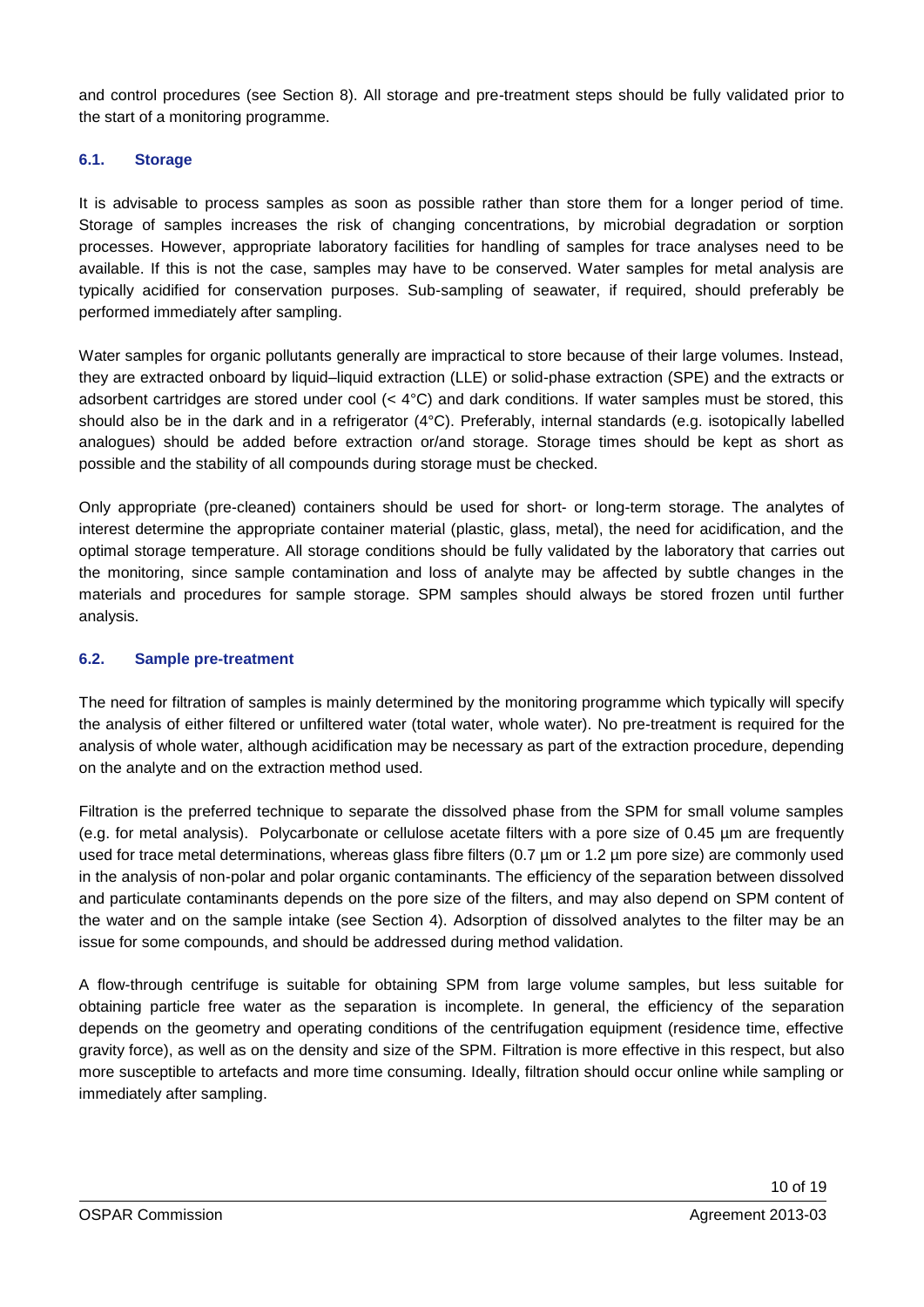# 7. Analytical procedures

Analytical methods should be specific to the target analytes and sufficiently sensitive to allow analyses of seawater samples which generally have low concentrations of contaminants. They should meet minimum performance criteria consistent with Commission Directive 2009/90/EC, including an uncertainty on measurements < 50%, estimated at the level of the relevant Environmental Quality Standard, and an LOQ ≤ 30% of the Environmental Quality Standard. If no method meets the minimal performance criteria, the best available analytical method, not entailing excessive costs, should be used. All analytical methods should be capable of being brought under statistical control to ensure adequate quality assurance and quality control. It should be noted that analyses at such low concentrations require extensive experience.

#### **7.1. Trace metals**

Analysis of trace metals in seawater generally includes pre-treatment and pre-concentration steps, followed by detection using element-specific spectrometric instrumental procedures, e.g. graphite furnace atomic absorption spectrometry (GFAAS), inductively coupled plasma mass spectrometry (ICP–MS), anodic stripping voltammetry (ASV), and total reflection x-ray fluorescence (TXRF). For mercury, further methods and instruments are used, such as cold vapour atomic absorption spectrometry (CVAAS) and cold vapour atomic fluorescence spectrometry (CVAFS). These techniques are usually combined with a pre-concentration by amalgamation. ICP–MS is also used for mercury analysis.

#### **7.2. Organic contaminants**

Organic contaminants are usually found in the water phase at low concentrations, entailing the need for an extraction and enrichment step (e.g. SPE, LLE, solid-phase micro extraction (SPME)) and a selective chromatographic/detection step (e.g. GC–MS<sup>(n)</sup>, GC–ECD, LC–MS<sup>(n)</sup>, LC–Fl.) within every analytical procedure. Depending on the analytes chosen, the water body studied and expected pollutant concentration, clean-up may be necessary. Although GC–MS/MS and HPLC–MS/MS are very selective techniques, it is good practice to use a second MS transition as a qualifier.

## 8. Quality assurance (QA)

The quality assurance programme should ensure that the data conform to the quantitative objectives of the programme (see Section 3). The laboratory must establish a quality assurance / quality control system, if necessary consistent with requirements in Commission Directive 2009/90/EC. All field and laboratory procedures should be fully validated, and the laboratory should also participate in intercalibration exercises and proficiency testing to provide external verification of results. The quality assurance procedures should cover sampling design, sampling, sample storage, analytical procedures (including field controls, analytical blanks, and recoveries), equipment maintenance and handling, training of personnel, data management, and an audit trail.

The use of a second (and different) sampling method, carried out simultaneously to the routine procedure, can be included in the validation process. All QA and QC data should be fully documented.

Because of the extremely low concentrations of pollutants in seawater, blank problems are generally more relevant and more difficult to control than in other matrices. Even ultra-pure chemicals and solvents used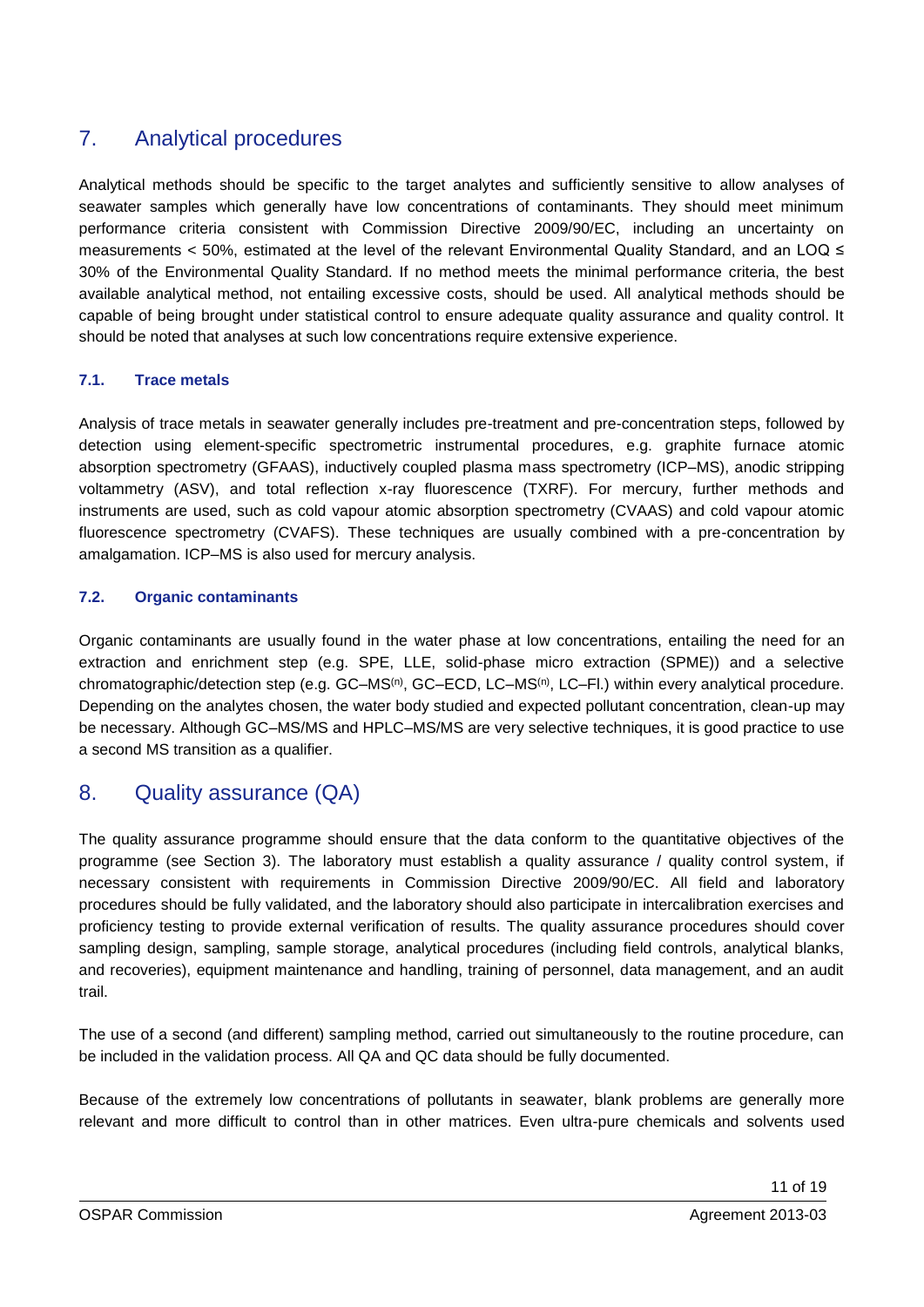sometimes have to be purified before use. Concentrations are often close to the LOQs, which means difficult calibration and integration, and reduced analytical precision.

In addition, the following problems are encountered specifically in seawater analyses of organic contaminants:

- $\circ$  Because of the large sample volumes, it is not possible to analyze replicate samples on a routine basis or to take samples for back-up analysis. However, it is often possible to make a plausibility check by comparing the results with those of samples taken from adjacent stations in a homogeneous water body. Homogeneity can be assessed from oceanographic parameters, like salinity.
- o No certified reference materials are available for organic contaminants in seawater. Therefore, laboratory reference materials have to be used, which should preferably be a natural or spiked extract from a typical monitoring station. Extraction efficiencies should be checked by standard addition tests.
- o Laboratory performance studies (e.g. by QUASIMEME) are difficult to perform and to evaluate because sample volumes in these studies (max. 1 l) differ from those used in real analysis (>10 l). Thus, concentration ranges in the tests are often higher than in real-life samples.

For temporal trend monitoring in particular, it is extremely important to perform reliable and reproducible highquality analyses over decades. Therefore, such analyses require well-documented procedures and experienced analysts (see Section 7).

# 9. Reporting requirements

Secure data storage and appropriate access to the data should be ensured by submission of data to national databases and to the ICES database. Reporting requirements will depend on the database. For entry of OSPAR data into the ICES database, data of trace metals and organic contaminants should be reported in accordance with the latest ICES reporting formats.

The calculation of results and the reporting of data can be major sources of error. Control procedures should be established in order to ensure that data are correct and to avoid transcription errors. This could include comparisons with independently obtained results for the same area or with typical concentration intervals. Data stored in databases should be checked and validated, and checks are also necessary when data are transferred between databases.

Concentrations of trace metals and organic contaminants in seawater should be given in weight per volume (e.g. ng l−1). To ensure correct interpretation, reporting should include information on the sampling method, filtration (filter type and pore size), storage/conservation, and analytical method. Minimum performance criteria such as LOQ and uncertainty measurement along with relevant QA/QC data such as reference material analyses should be included in the report.

The purpose of the monitoring, geographical coordinates, and the name of the sampling stations should be reported in the data as well as being defined in the OSPAR Station Dictionary (http://www.ices.dk/datacentre/accessions/). Sample depth, suspended particulate matter concentration, and physicochemical parameters at the time of sampling, such as air and water temperatures, salinity, pH, and weather conditions, should also be reported.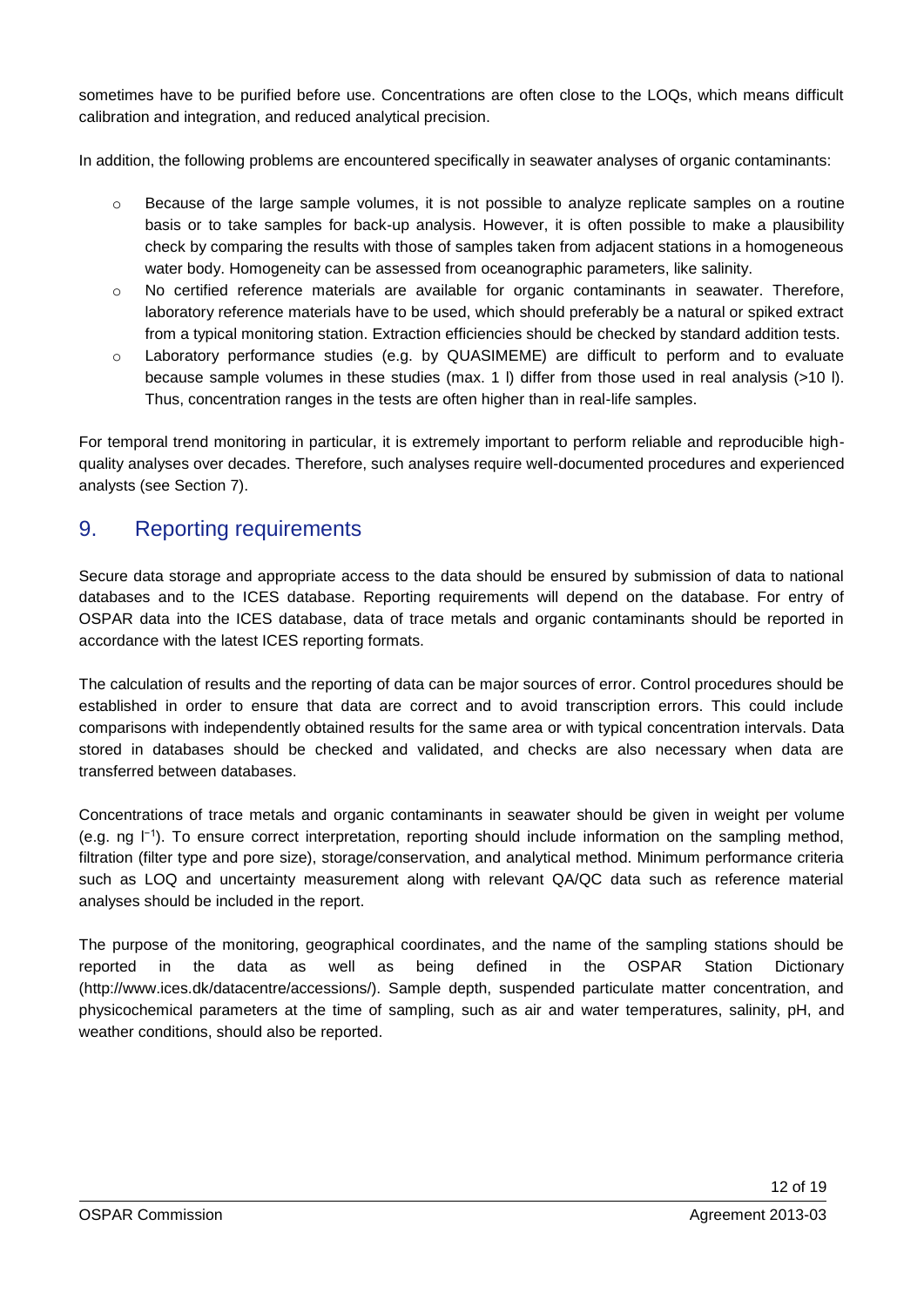# 10. References

- Brügmann, L., and Kremling, K. 1999. Sampling. *In* Graßhoff, K., Ehrhardt, M., and Kremling, K. (Eds.). Methods of seawater analysis. 3rd edition. Wiley-VCH, pp. 1–26.
- EU. 2000. Directive 2000/60/EC of the European Parliament and of the Council of 23 October 2000, establishing a framework for Community action in the field of water policy (Water Framework Directive).
- EU. 2008. Directive 2008/56/EC of the European Parliament and of the Council of 17 June 2008, establishing a framework for Community action in the field of marine environmental policy (Marine Strategy Framework Directive).
- Hermans, J. H., Smedes, F., Hofstraat, J. W., and Cofino, W. P. 1992. A method for estimation of chlorinated biphenyls in surface waters: influence of sampling method on analytical results. Journal of Environmental Science and Technology, 26: 2028–2034.
- Jaward, F., Barber, J. L., Booij, K., Dachs, J., Lohmann, R., and Jones, K. C. 2004. Evidence for dynamic airwater coupling of persistent organic pollutants over the open Atlantic Ocean. Journal of Environmental Science and Technology, 38: 2617–2625.
- Lohmann, R., Booij, K., Smedes, F., and Vrana, B. 2012. Use of passive sampling devices for monitoring and compliance checking of POP concentrations in water. Environmental Science and Pollution Research. doi: 10.1007/s11356-012-0748-9.
- Mills, G. A., Fones, G. R., Booij, K., and Greenwood, R. 2011. Passive sampling technologies. *In* Quevauviller, P., Roose, P., and Verreet, G. (Eds.). Chemical Marine Monitoring. Policy Framework and Analytical Trends. John Wiley and Sons, Chichester, pp. 397–432.
- OSPAR. 2009. Background Document on CEMP Assessment Criteria for QSR 2010.
- OSPAR. 2010. Joint Assessment and Monitoring Programme 2010–2014. OSPAR Agreement 2010-4.
- OSPAR. 2012. JAMP Guideline for the Integrated Monitoring and Assessment of Contaminants and their effects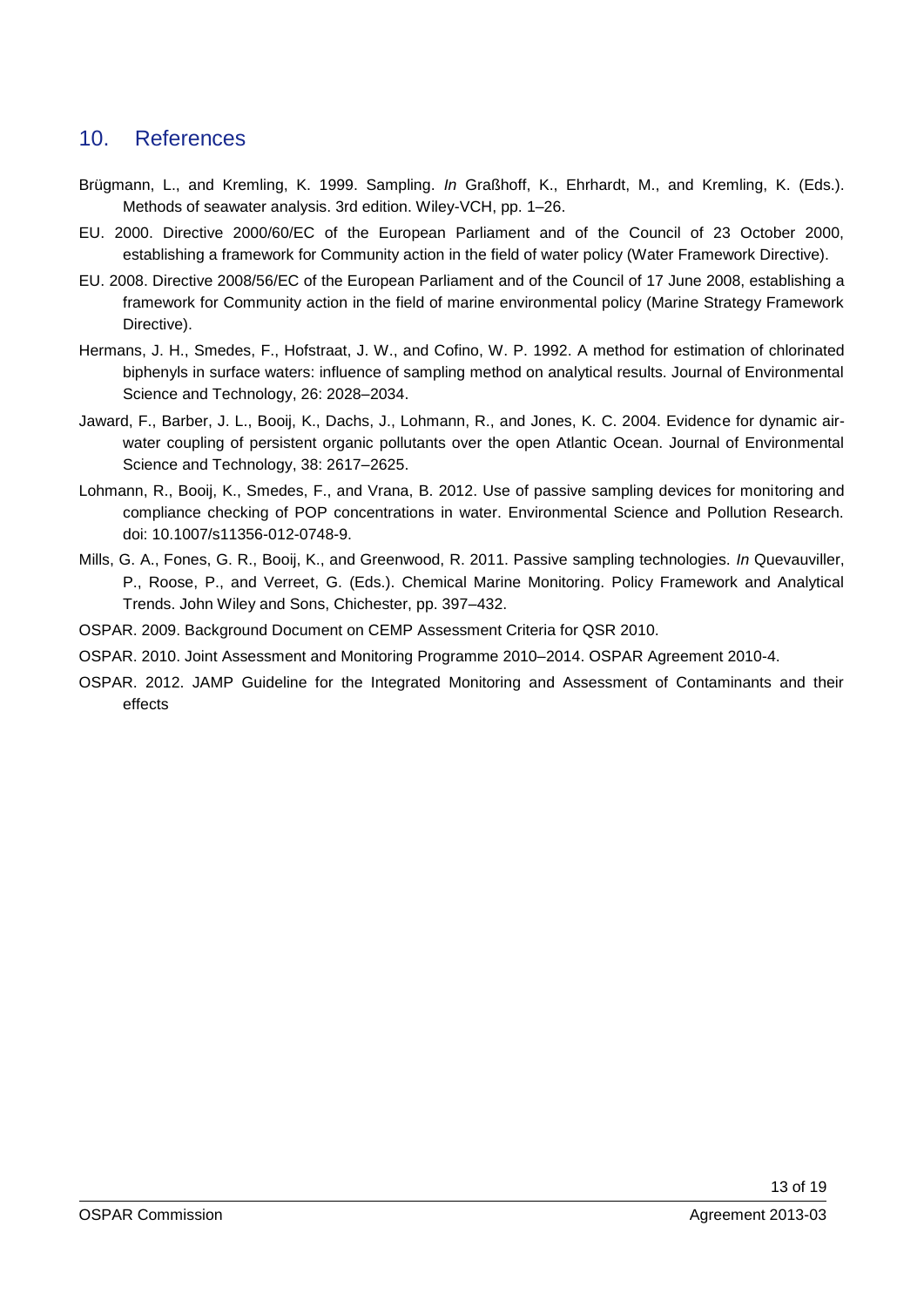#### **Technical Annex: Examples of Sampling equipment for analysis of trace metals and organic contaminants in seawater**

# 1. Trace metals

#### **1.1 Discrete sampling**

An example of a discrete sampler is the GO-FLO sampler (Figure 1)<sup>1</sup>. This sampler consists of a cylinder with an inner Teflon-coating which can be closed and lowered into the water column and opens automatically at a certain depth (ca. 10 m) by hydrostatic pressure. This avoids contact of the sample with the water surface where some contaminants can accumulate. At the desired depth, a messenger is sent on the hydrographic wire (made of Teflon coated stainless steel, polymer, or preferably Kevlar) to release the closing valves in both ends of the sampler. Each bottle can be equipped with a second messenger that is released when the valves close. Water samples can be collected from a range of depths by mounting a series of bottles along the cable.

A variety of the GO-FLO sampler is the reversing water sampler. The messenger releases the sampler from the upper attachment, it rotates, and closes the two valves. If a special thermometer type is attached to the sampler, it fixes the actual temperature at the sampling depth, which can be determined later on board. This accessory can be used when no CTD-sensor is used to record the temperature profile.

Generally, all samplers must be cleaned before the first use by rinsing the inner surfaces with diluted hydrochloric acid. In the open sea, this may not be necessary between sampling where rinsing with deionised water is sufficient in most cases. In the open sea, seawater is sufficiently clean to rinse the outer surface. Samplers with rubber parts which cannot be acid-cleaned or cannot be closed during deployment should be avoided.



#### **Figure 1 Picture of a GO-FLO sampler (photo courtesy of IFREMER, France).**

1

<sup>&</sup>lt;sup>1</sup> Figure shows device made by General Oceanics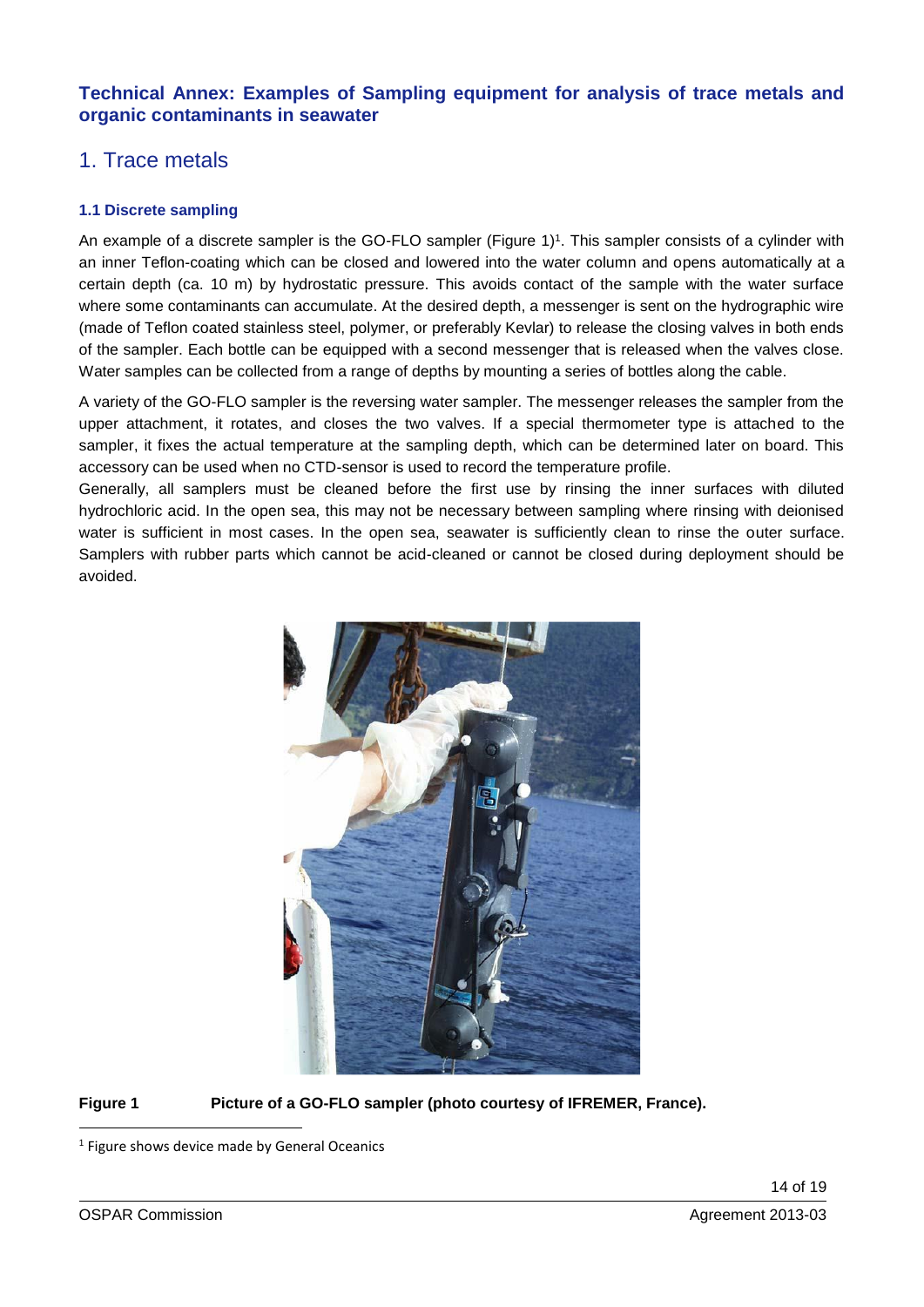The MERCOS sampler was originally designed for two 500 ml thick-walled cylindrical or ball-shaped Teflon bottles, which are closed by two silicone tubes of different diameters in the water. As the bottles are filled with air, the operating depth is restricted to about 50 m for the cylindrical and about 200 m for the globular type. A modified version for four bottles was developed by the Bundesamt für Seeschifffahrt und Hydrographie (BSH, Germany), maintaining the triggering device, but using LDPE bottles of low metal content material (NALGENE) that are protected against the water pressure by a polyacrylate mantle. The LDPE bottles are cheaper and easier to clean due to the smooth inner surface compared to the relatively rough texture of the thick-walled Teflon bottles. Therefore, the LDPE usually show much lower blank values.



**Figure 2 Modified MERCOS water sampler of the second generation for four bottles, manufactured by BSH, Germany (photo courtesy of S. Schmolke, BSH, Germany).**

#### **1.2 Sampling by pumping**

For depths down to 100 m, perhaps even 200 m, it can be practicable to pump seawater up through silicone or Teflon tubing, optionally including in-line filtration. The tubing should be cleaned by pumping acid (e.g. 10% hydrochloric acid) prior to sampling. The first litres of seawater sampled should be subsequently discarded. A peristaltic pump or Teflon piston pumps are suitable. The peristaltic pump can be placed between the sampling tube and the filter. The outflow from the in-line filter can then be collected in polyethylene bottles, Teflon bottles, or in glass or quartz bottles for mercury analyses.

## 2. Organic contaminants

Large volumes of seawater samples are usually needed for the analysis of organic contaminants. Sampling devices depend on the amount of sample to be processed and the method of extraction (liquid–liquid extraction (LLE) or solid-phase extraction (SPE)).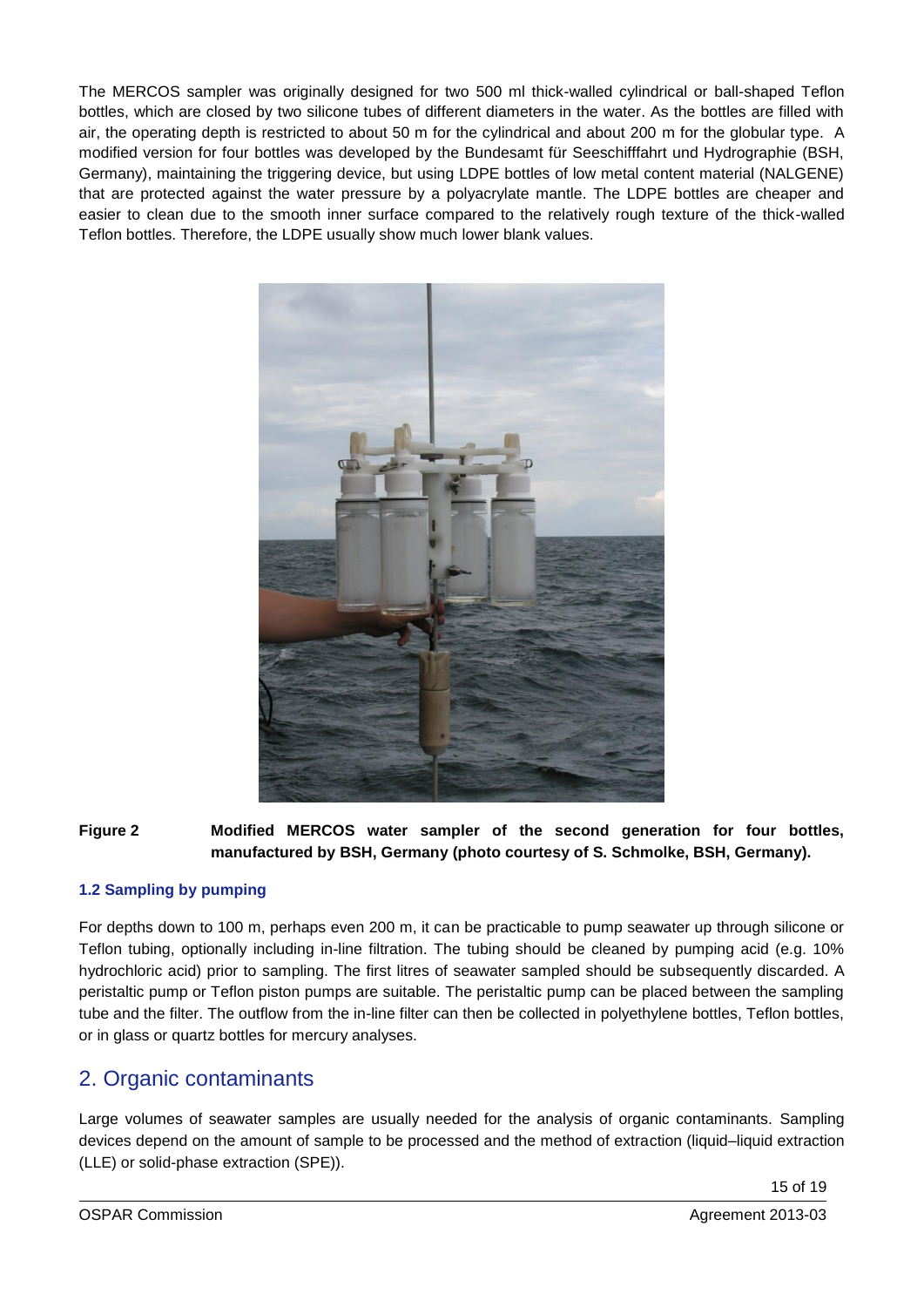LLE and SPE do not yield exactly the same concentrations as they use different extraction principles. While SPE effectively extracts only freely dissolved compounds, LLE extracts freely dissolved compounds and also compounds complexed with humic acids and, in part, compounds bound to particles (Sturm *et al.*, 1998). Nonpolar compounds can be extracted by either LLE or SPE, whereas the extraction of polar compounds generally requires SPE.

Volumes of 1 to 100 l can be sampled by discrete sampling and/or pumping and are usually extracted either by LLE or SPE. Sample volumes >100 l are generally sampled by pumping and extracted by SPE.

#### **2.1 Discrete sampling**

Several different sampling devices have been designed for discrete sampling depending on the volumes needed and the extraction techniques to be applied.

All-glass bottle samplers for volumes of 10 L and 100 L are shown in Figure 3. They are mounted in a stainless steel cage and lowered on a hydrographic wire down to the desired sampling depth and opened under water. After filling, the sampler is brought on deck of the ship and the sample can be extracted by LLE directly in the sampler (using a non-polar solvent) or by SPE. For example, non-polar pollutants like organohalogen pesticides (e.g. DDx, HCH, HCB, dieldrin, endrin) can be extracted and enriched from seawater by means of LLE using hexane or pentane.

Gaul and Ziebarth (1983) described a 10 l glass sampler allowing extraction in the sampling flask itself, thereby minimizing uncertainties arising from sample handling, blanks, adsorption, etc. Later, the same principle was expanded to a 100 l flask, thus increasing the sample volume and lowering the limit of quantification (LOQ) by a factor of 10 (Theobald *et al.*, 1990). Figure 3 shows pictures of 10 l and 100 l sampling bowls. Extraction is done by agitating the samplers with 0.2 and 1 liter of pentane, respectively, using a stirrer. The glass sampler can be used to a depth of 2000 m (10 l) and 100 m (100 l).

Collecting samples at greater depth can be done with stainless steel bottles (Figure 4) holding about 30 litres. This type of sampler was developed based on experience with Niskin and Go-Flo type bottles, and has been used in analyzing dissolved herbicides in water samples collected down to 3000 m depth.



**Figure 3 Left: BSH all-glass bottle water sampler (10 l). Right: 100 l glass flask sampler for sampling seawater for the analysis of organic contaminants.**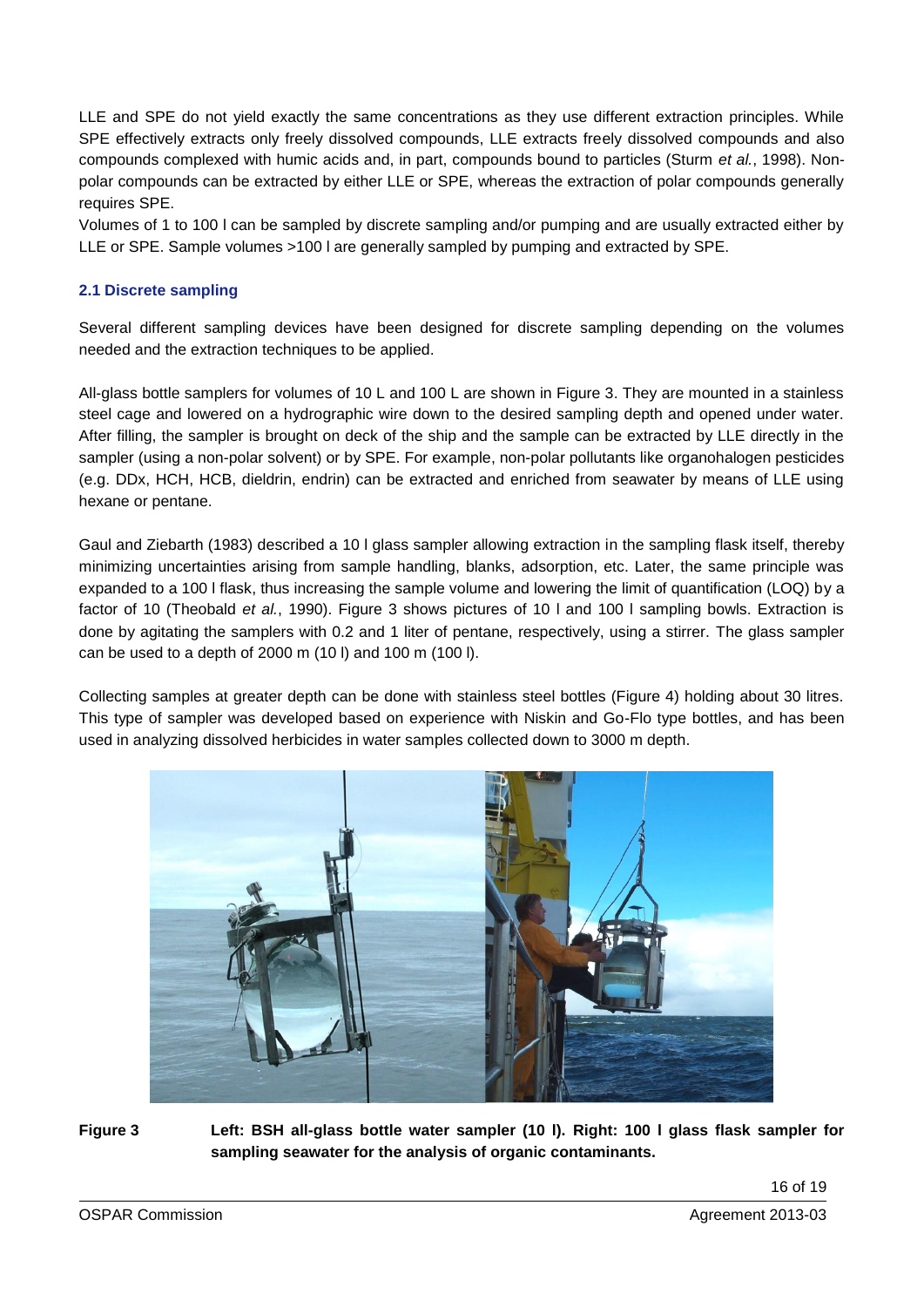

#### **Figure 4 A stainless steel sampling bottle, for subsequent analysis of organic contaminants in seawater.**

#### **2.2 Sampling by pumping –** *In situ* **filtration and extraction**

For larger volumes of 200 to 1000 l, Schulz-Bull *et al.* (1995) described an SPE procedure using large extraction cartridges filled with XAD resins. With this adsorbent, they obtained good extraction recoveries for PCBs, DDT, and PAHs, but not for HCH.

Sampling by pumping can be performed with compressed air Teflon pumps (not suitable for subsequent analysis of perfluorinated compounds). In order to equilibrate the system with the sampling water, the water is pumped for about ten minutes before the actual sampling begins. Then the sampling bottles are thoroughly rinsed with the sample, before beginning the sampling itself. The hose is kept away from the ship's hull while the system is being rinsed, and during the collection of the sub-surface samples.

*In situ* filtration and solid-phase extraction sampling devices may minimize the risk of sample contamination during sampling. A typical *in situ* pump system, the Kiel In-Situ Pump (KISP), has been widely applied to the extraction of organic contaminants in seawater (Petrick *et al.*, 1996). A modified KISP has been described for seawater sampling on-board research vessels (Ebinghaus and Xie, 2006). Briefly, as shown in Figure 5, KISP includes a filter holder, a polymeric resin column, a pump, and a flowmeter. A glass fibre filter (pore size 0.7 µm) is used to recover the particulate phase and a glass column packed with polymeric resin for the dissolved phase. The KISP can be easily operated on board by connecting it to the ship's seawater intake system for sampling seawater at certain depths. The pump system assembly with batteries can be deployed at different depths on a hydrographic wire, and the pumping can be started and ended by remote control.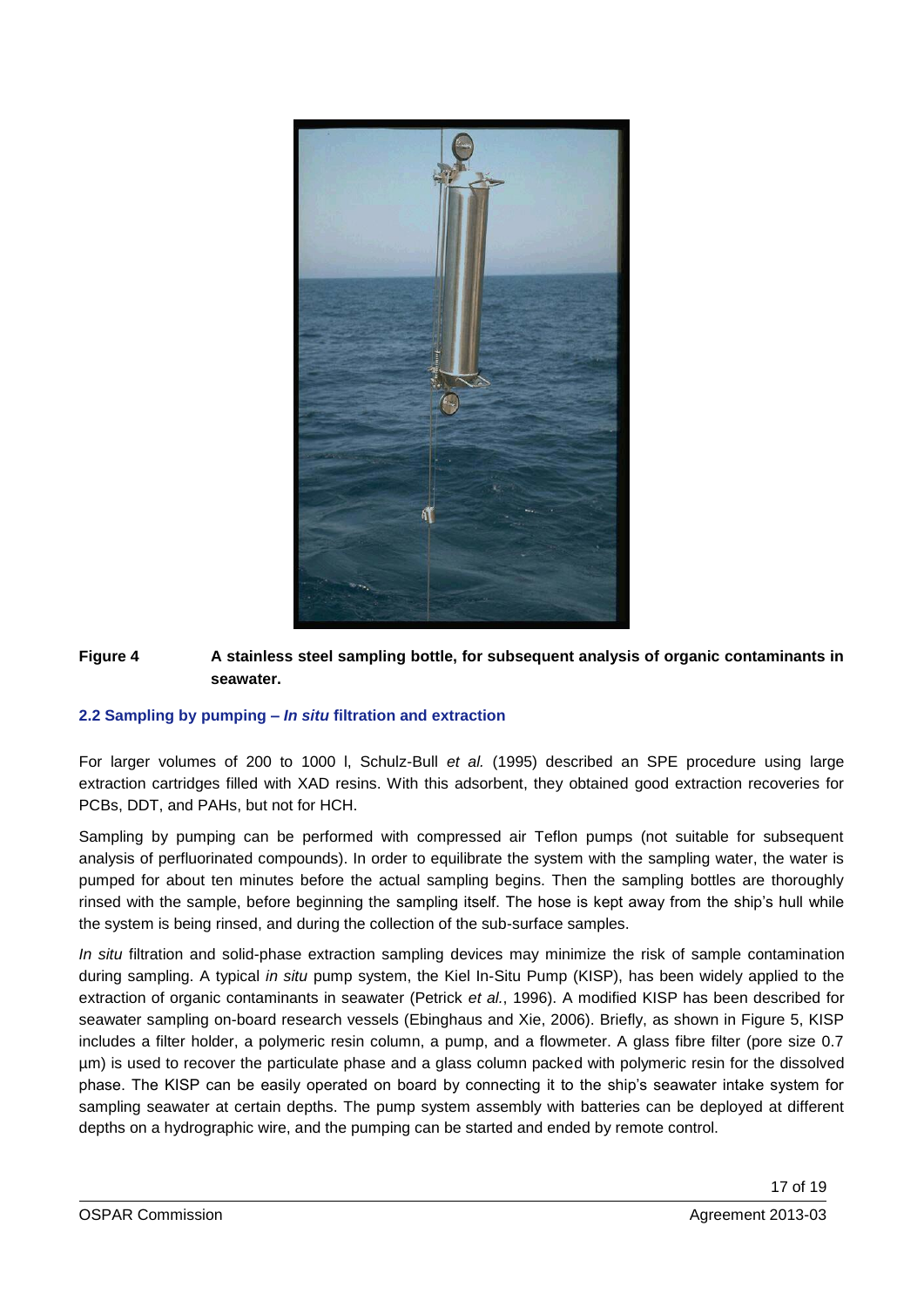The original KISP contains some plastic parts and connections, which may present a contamination risk for some organic contaminants, such as brominated flame retardants, alkylphenols, and plasticizers. Low blanks and detection limits have been obtained from KISP samples for legacy persistent organic pollutants (POPs), such as PCBs, DDTs, and HCHs (Lakaschus *et al.*, 2002; Sobek and Gustafsson, 2004). However, it is recommended that these parts are replaced by stainless steel or glass if KISP is to be applied for sampling seawater for the determination of other organic contaminants. Surrogate standards can be added to the resin column before sampling to control the extraction recoveries and storage. It should be noted that the validation of the *in situ* pump sampling method is difficult, and extraction efficiency may depend on dissolved organic matter and humic substances.



**Figure 5 Schematic presentation of the Kiel In-Situ Pump (KISP). 1: flowmeter controller; 2: flowmeter; 3: cable connections; 4: pump; 5: pump inlet; 6: pump outlet; 7: stainless steel deck of filter holder; 8: GF 52 filter; 9: glass plate; 10: filter holder; 11: stainless steel tubing; 12 glass connect; 13 adjustable clip; 14: resins column; 15: counter of flow meter.**